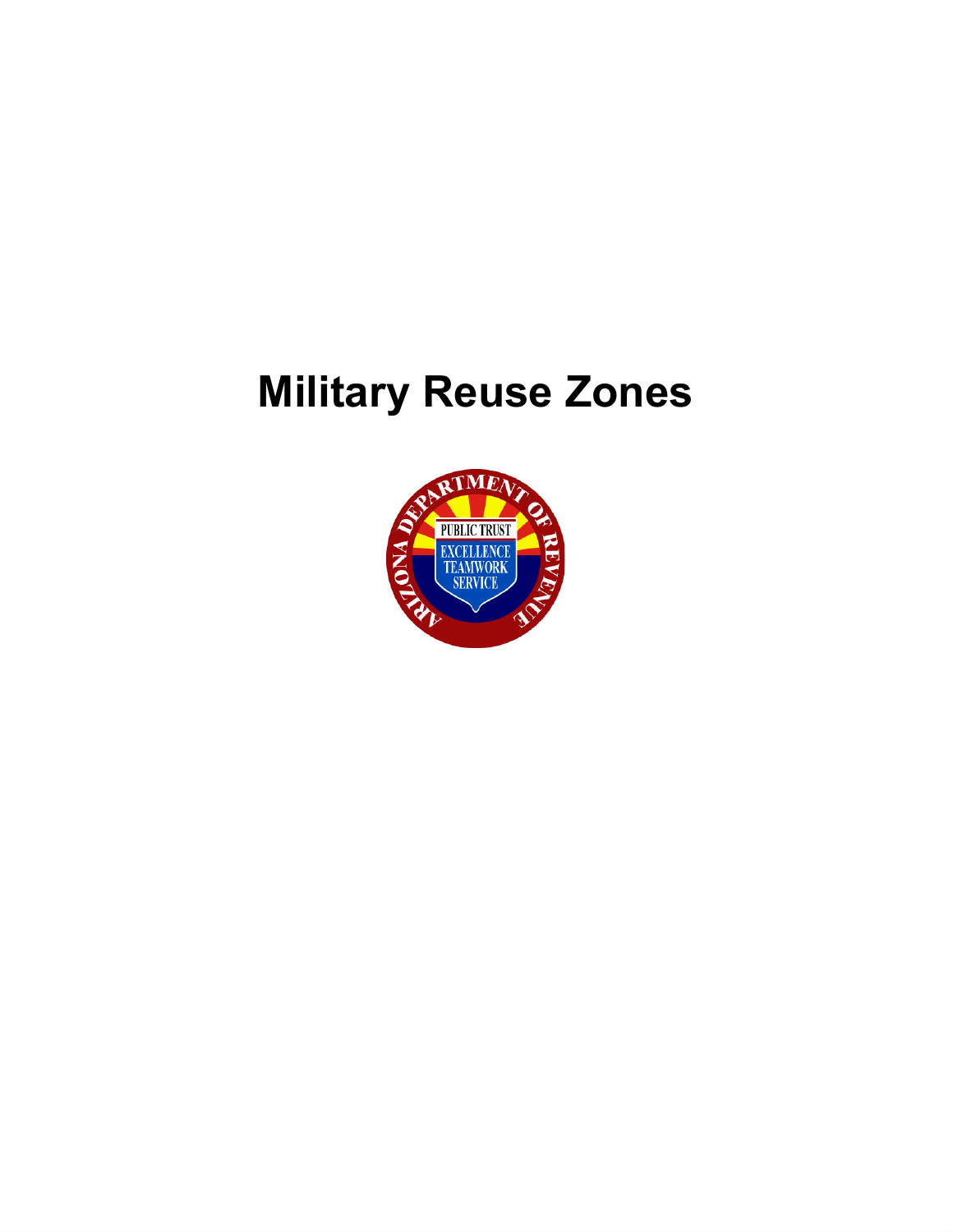## **Background**

The Military Reuse Zone Program, established under Title 41, Ch. 10, Article 3, was first enacted by the legislature in 1992 to lessen the impact of military base closures in the state. Only real property or improvements that are, or are a part of, a closed military facility that was formerly used for operational and training purposes for active uniformed services of the United States, and that has a runway that is at least eight thousand feet in length can qualify for inclusion in this special zone program.

The governor can designate a qualifying Military Reuse Zone for a period of five years, and can renew that designation for an additional five-year period. The governor and the legislature jointly can then renew a Military Reuse Zone for additional five-year periods. Arizona currently has two Military Reuse Zones: Williams Gateway Airport, designated in 1996, and the Phoenix/Goodyear Airport, designated in 2002.

## **Administration**

The Department of Commerce (DOC) administers the Military Reuse Zone Program in Arizona. Applications are received by the DOC and are approved based on the following:

- The property of a qualifying business must be located within the boundaries of a Military Reuse Zone.
- The business must be engaged in either providing aviation or aerospace services, or manufacturing, assembling or fabricating aviation or aerospace products.
- The taxpayer must enter into a Memorandum of Understanding with the state, which includes goals for the net creation of new jobs.
- The taxpayer must provide an annual report to the DOC which includes the amount of the tax benefits received for each year.

Properties of approved businesses that are "certified" by the DOC as qualifying for inclusion in a Military Reuse Zone are so designated for a period of five years. If additional improvements are built, or additions are added to existing improvements,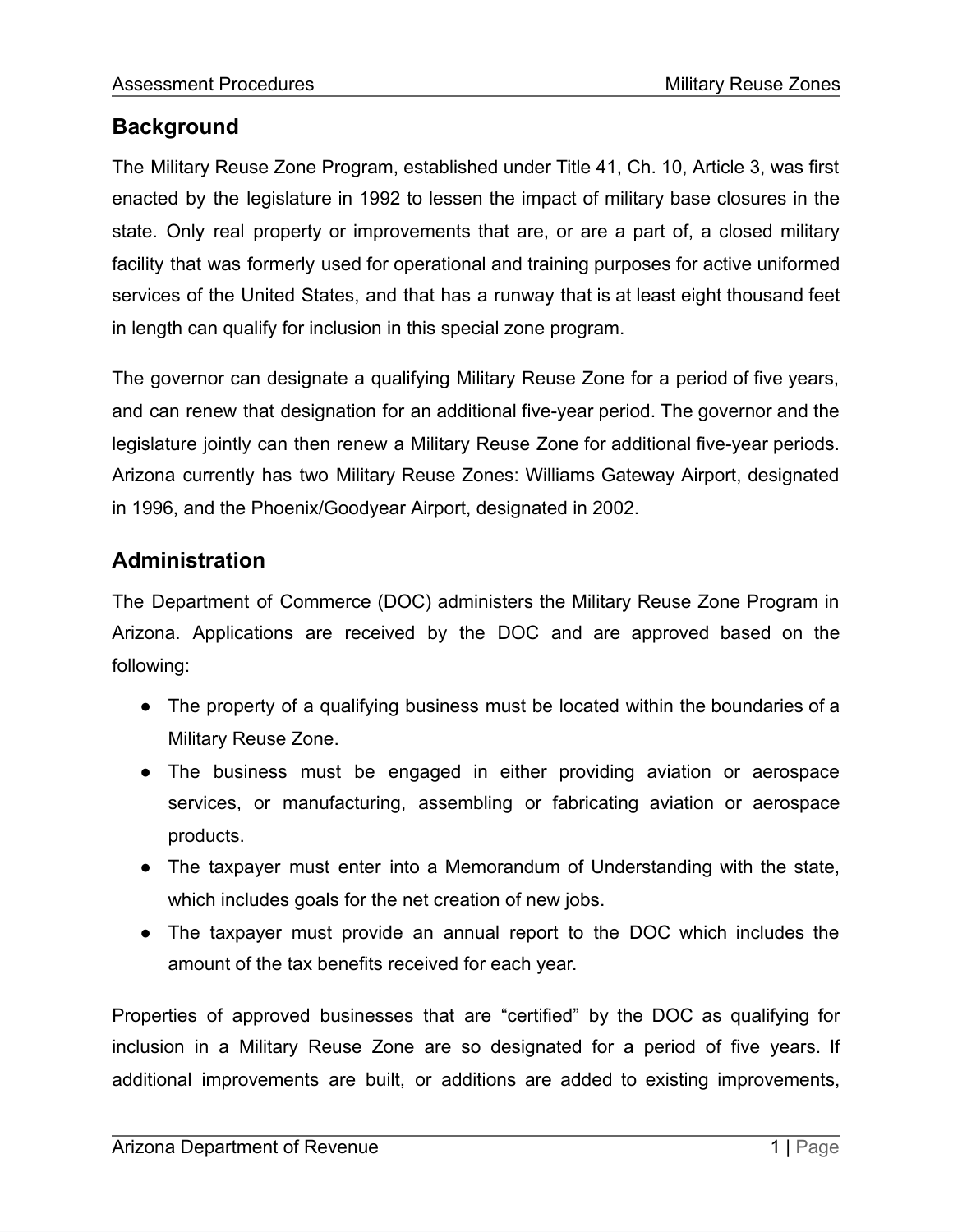those additions may also qualify for a separate five-year period. The DOC notifies the qualifying business owner, the local County Assessor and the Department of Revenue of those businesses whose property qualifies for Military Reuse Zone status. Military Reuse Zone properties are classified as "Legal Class 6, subclass 4 property" and a five percent assessment ratio is applied to calculate both the primary and secondary property taxes. At the end of the five-year period, the property of the business is then permanently reclassified as Legal Class One and a twenty-five percent assessment ratio is reinstated. In addition, properties that are, or have been, certified in a Military Reuse Zone cannot be concurrently, or subsequently, certified for inclusion in an Enterprise Zone or a Foreign Trade Zone.

Businesses operating under the Military Reuse Zone certification also receive income tax credits based on net increased employment, and may be eligible for exemption from state and county transaction privilege taxes. Interested parties should contact the Department of Commerce for detailed information on these subjects.

#### **Classification**

Qualifying businesses receive the benefit of having a five percent assessment ratio applied to the limited and secondary values on their real and personal property in the Valuation Year following the year in which they become certified by the DOC. For **real** property, the Valuation Year is the **calendar year preceding the year** in which the taxes are levied. For **personal** property, the Valuation Year is the **calendar year in which the taxes are levied**.

Although the County Assessor will receive a copy of a qualifying business's certification from the DOC, the business's property classification may be changed only after the Assessor has received a written request from the qualifying property owner. Personal property classified as Military Reuse Zone property is not eligible to receive the additional depreciation prescribed in  $42-13054$ , or the property tax exemption prescribed in [42-11127.](https://www.azleg.gov/viewdocument/?docName=https://www.azleg.gov/ars/42/11127.htm)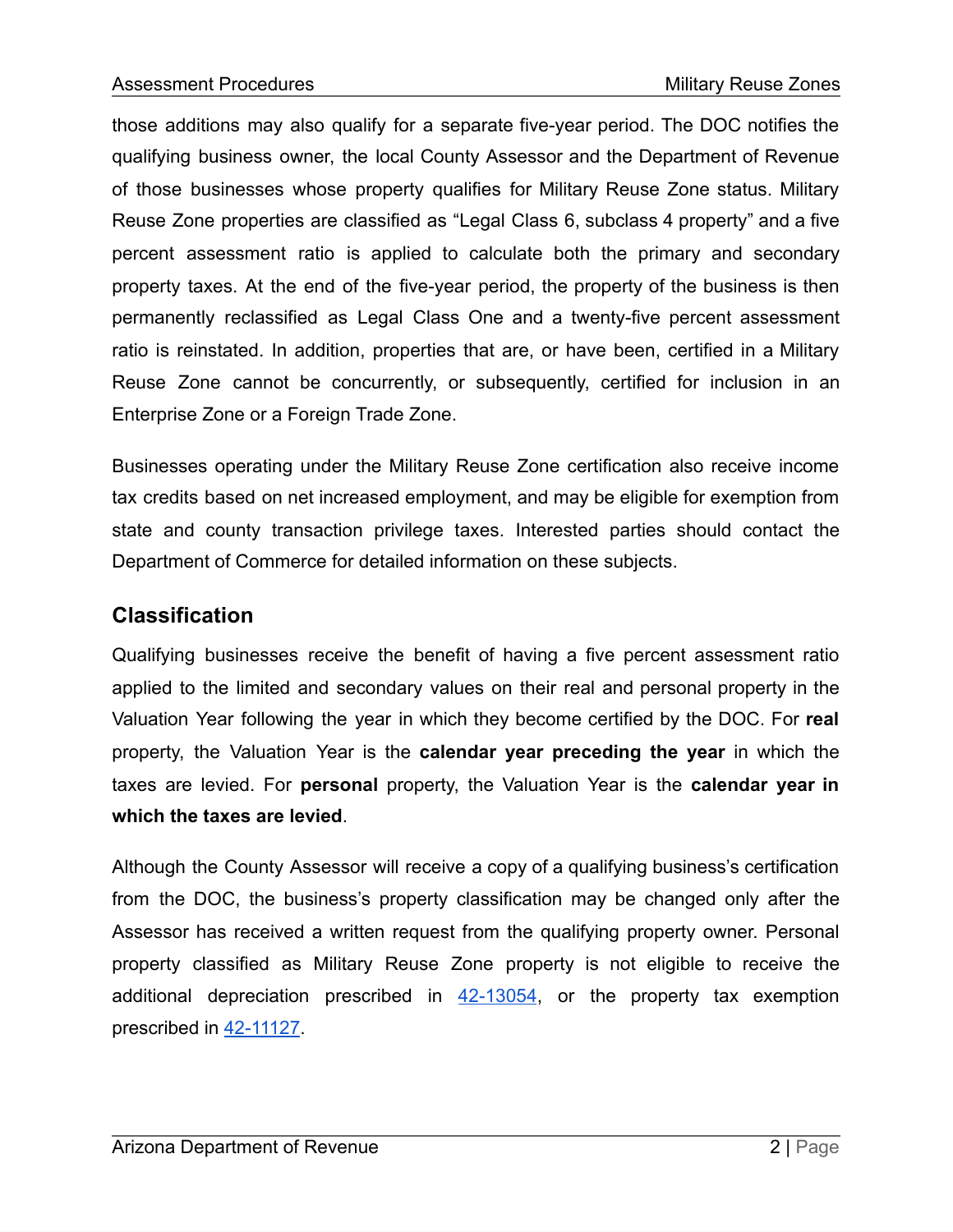If the property of a business qualifies for the Military Reuse Zone classification status, the five percent assessment ratio of Legal Class 6, subclass 4 must be applied to the values of both the real and personal property of the business.

The Assessor must list all taxable property on the certified tax roll presented to the Board of Supervisors on or before December 20 of each year. The Assessor's certified roll is used by the Board of Supervisors to produce an "abstract" that reflects the assessed valuations, by each taxing jurisdiction, of all taxable property in the county. The primary purpose of the abstract is to give the taxing authorities the total assessed valuation of all property in their jurisdictions for budgeting and tax rate setting purposes.

It is very important that the Assessors classify all qualifying Military Reuse Zone properties correctly, due to the impact that the reduced assessment ratio and reduced tax revenue may have on taxing jurisdictions and any special taxing districts (especially on many small school and fire districts). If the Assessor changes the status of a property from Legal Class 1 (with a twenty-five percent assessment ratio) to Legal Class 6, subclass 4 (with a five percent assessment ratio) after the time that the abstract is produced, the shortfall in tax revenues could drastically impact school and fire districts in smaller taxing jurisdictions if the qualifying Military Reuse Zone property is a major taxpayer in that jurisdiction.

Military Reuse Zone properties should be treated in the same manner as any other commercially used property when one with a "mixed-use" is encountered. Only the portion of the property of a business qualifying for Military Reuse Zone status should be classified as Legal Class 6, subclass 4 and receive the benefit of the five percent assessment ratio. Any additional land of a business that is not being utilized, or any property that is being used for some other commercial venture, should be classified, valued and assessed accordingly.